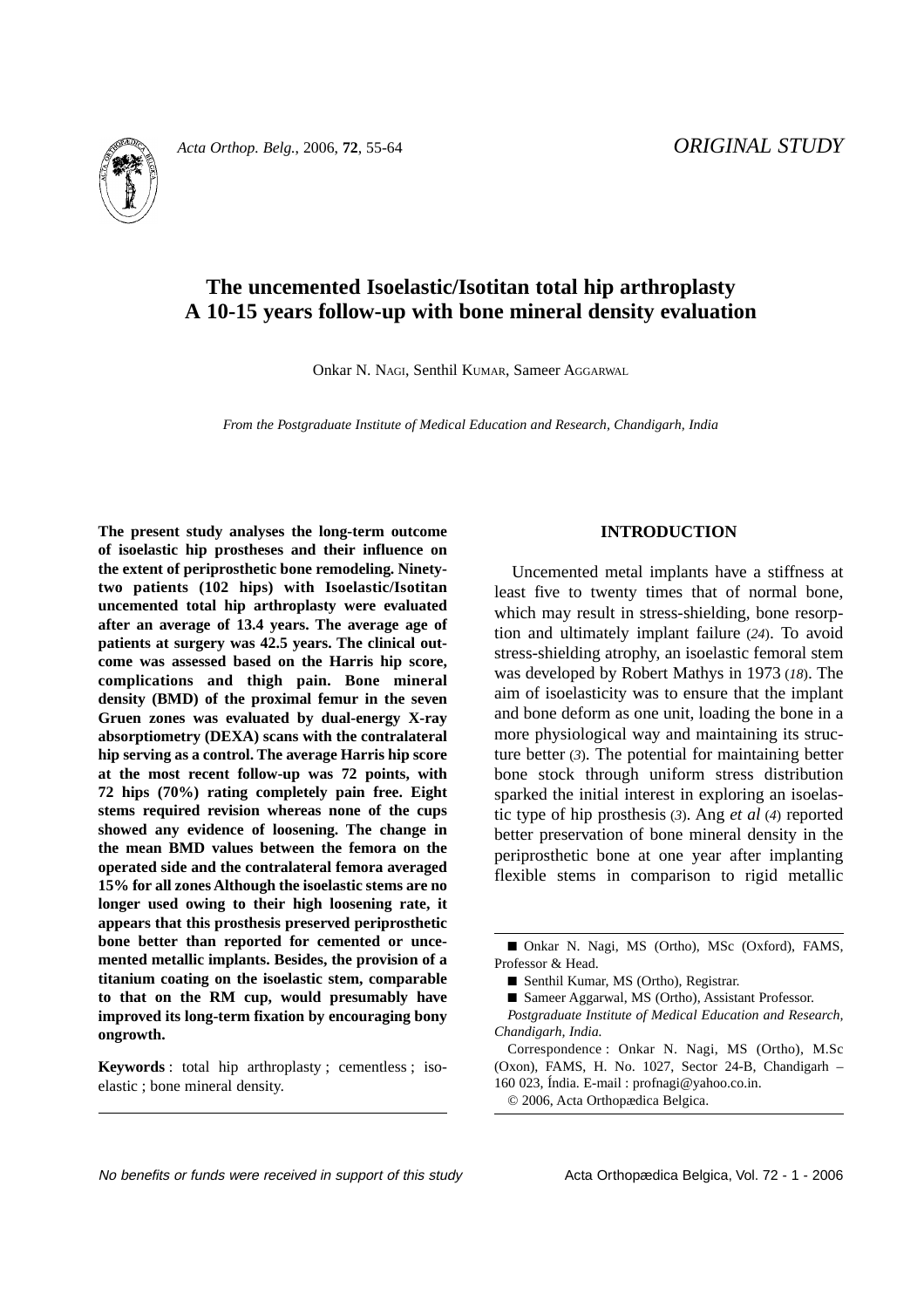implants as evidenced by the dual-energy X-ray absorptiometry (DEXA) scans. However, the longterm clinical experience with isoelastic stems was not encouraging owing to a high rate of stem loosening and migration requiring frequent stem revisions (*2, 20*), and they are no longer used now.

The initial recommendation was to remove all cancellous bone and to implant the stem with the largest possible diameter, to ensure rigid mechanical fixation in strong cortical bone (*3*). However, the process of long-term biological fixation by bone ongrowth can be compromised not only by mechanically inadequate cancellous bone but also by the precarious endosteal circulation following excessive medullary reaming (*15*). Jasty *et al* (*13*) distinguished precise fit from tight press fit and concluded that precise fit results in the most normal strain pattern. Reiter *et al* (*22*) noted significant decrease in the bone mineral density with the use of large Bicontact stems compared to smaller sized stems. The senior author (ONN) modified the surgical technique for implanting the isoelastic hip prosthesis by performing medullary reaming in such a way as to ensure more cancellous bone around the prosthetic stems and using precise fit with relatively narrow stems and in addition employed impaction grafting of autologous bone. Our preliminary experience with this technique was encouraging and the results were better than those reported in the literature (*19*). The present retrospective study aims to analyze the long-term outcome of the isoelastic hip prosthesis implanted with this modified surgical technique and to assess whether this had influenced the extent of periprosthetic bone remodeling, with a comprehensive literature review to outline the usefulness and pitfalls of this prosthesis.

## **MATERIALS AND METHODS**

Between January 1990 and January 1996, 102 patients (120 hips) underwent primary total hip arthroplasty using the titanium-coated RM cup (Robert Mathys, Bettlach, Switzerland) and Isoelastic/Isotitan femoral component (fig 1 & table I). We used a 28-mm stainless steel head in 108 hips and a 28-mm ceramic head in 12 hips. Femoral stem no. 9 was used in 48 hips, no.10 in 52 hips and no.11 in 20 hips. The femoral com-



*Fig. 1.* — Graphic representation of the elastic modulus of implant alloys in comparison to cortical bone (Source : Robert Mathys Sr. Isoelastic hip prostheses. Manual of surgical and operative techniques. Hogrefe & Huber publishers, 1992).

| Density $(g/cm^3)$                   | 1.43        |
|--------------------------------------|-------------|
| Melting temperature $(^{\circ}C)$    | 175         |
| Water absorption $(23^{\circ}C)(\%)$ | $0.9 - 1.4$ |
| Tensile strength (MPa)               | 70          |
| Elongation $(\%)$                    | $15 - 75$   |
| Tensile modulus (MPa)                | 3650        |

Table I. — Typical physical and mechanical properties of polyacetal resin (POM)

(Source : Robert Mathys Sr. Isoelastic hip prostheses. Manual of surgical and operative techniques. Hogrefe & Huber publishers, 1992).

ponent was a stainless steel reinforced third generation isoelastic femoral stem in 52 hips and a titanium alloy reinforced isoelastic stem (Isotitan) in 68 hips. Patients with marked pain and crippling deformities with restriction of daily-life activities were included in the study. The average age of patients at the time of operation was 42.5 (32-54) years. There were 70 male and 32 female patients. Eighteen patients underwent bilateral hip replacement. Sixty-six replacements were on the right side and 54 on the left. Pre-operative diagnosis was avascular necrosis in 56 hips, osteoarthritis in 52 hips, ankylosing spondylitis in 12 hips. All patients were operated through an anterolateral approach. No trochanteric osteotomy was performed in any case. The originally recommended technique for insertion of the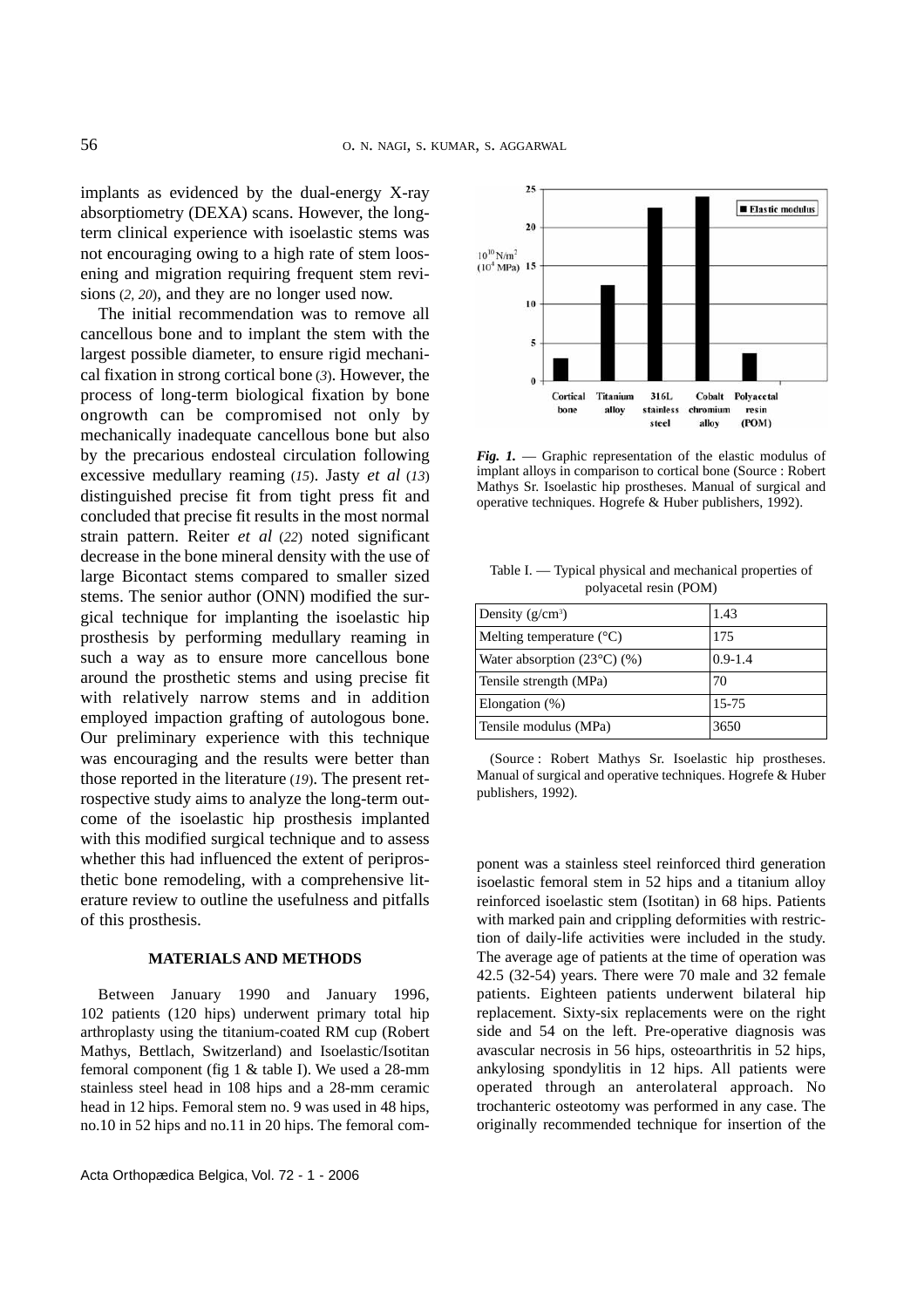isoelastic hip prosthesis was modified by the senior author (ONN) in the early 1990s'. The medullary reaming was done such that it was ensured that a layer of cancellous bone was preserved. Autograft from the femoral head was prepared into a paste after milling it, and was inserted into the medullary canal with a smaller trial component and pressurized. The acetabular cup was positioned 5° more horizontal than originally recommended. All patients received two doses of preoperative intravenous antibiotics followed with postoperative antibiotics for five days. Anticoagulants were not used routinely except in cases with high risk for deep venous thrombosis. All patients were required to wear antithromboembolic stockings for eight weeks postoperatively. All patients were mobilised with partial weightbearing with crutches after six weeks. They were regularly followed clinically after discharge at 6 weeks, 3 months, 6 months and thereafter yearly for at least the first five years – with a questionnaire and radiographs. The functional assessment was done using the Harris hip score (*11*). The incidence of thigh pain was graded on a 5-point rating scale as suggested by Krish *et al* (*14*).

Radiologically, the femoral component was assessed in seven zones as described by Gruen *et al* (*10*). Osteolysis was defined as a newly developing expansile cystic lesion, with endosteal scalloping not present in the immediate postoperative radiograph, and showing progression on subsequent radiographs. Stem subsidence was calculated by drawing a line along the long axis of femur. Another two lines were drawn perpendicular to this line, one through the center of the femoral head and the other from the tip of the lesser trochanter. Subsidence was measured as the reduction in the distance between the two perpendicular lines. Subsidence was regarded as significant if it exceeded 5 mm (*16*). Bone ongrowth was indicated by the presence of "spot welds", i.e. streaks of newly formed bone bridging the space between the implant and the endosteal surface of the femoral cortex. Cortical hypertrophy was indicated by a smoothly bordered "bump" disrupting the contour of the femur. The stability of the femoral stem was evaluated with the criteria suggested by Engh (*7*) with a few modifications. Accordingly, the radiographic stability was divided into three categories.

- 1. Stable stem without any radiolucent lines in the proximal cross-hatched area of the stem or if there was subsidence in neutral position (fig 2)
- 2. Unstable stem if there was varus tilt and lateral migration in addition to subsidence of the stem with or without screw breakage

3. Failed stem if there was perforation of lateral femoral cortex by the tip of the stem (fig 3)

Radiographic evaluation of the acetabular component was made using the method of DeLee and Charnley (*6*). Acetabular migration was evaluated by the method of Nunn *et al* (*21*) using the center of the femoral head and the interteardrop line as references. The acetabular component was considered to be unstable if there was definite migration or a change in the position. Heterotopic ossification was graded according to the classification of Brooker *et al* (*5*).

All patients who had completed ten or more years after index surgery were called for review, of which 92 patients (102 hips) responded. Three patients died in the follow-up period for reasons unrelated to the index surgery. Seven patients were lost to final follow-up. The demographics of this patient group are as given in table II. The functional outcome was analysed both clinically and radiologically on the basis of previously described parameters. Complications such as screw breakage, stem migration, implant cut-out, periprosthetic fractures, and revisions were documented.

At final follow-up, the bone mineral density (BMD) of the periprosthetic femur was measured in the coronal plane with a dual-energy X-ray absorptiometer (DEXA ; DXR-L ; Lunar, GE medical systems, WI, USA). During scanning, the patient was placed supine with standard knee and foot supports with the femur in neutral rotation. The scanner was equipped with the software for femoral periprosthetic bone mineral measurement. The software detected the interface between the bony part and the prosthesis stem on the basis of density change and simulated the stem in the form of a prosthesis mask, which was superimposed on the healthy side. The healthy hip was scanned at the corresponding level, and BMD in 7 regions of interest (ROIs) based on Gruen zones was analysed. The values were expressed as g/cm2 . Periprosthetic bone loss was expressed as relative to that of the contralateral normal femur. It was calculated from the formula : (BMD of operated side – BMD of normal side/BMD of normal side  $\times$  100). We performed a precision study on 10 patients. The precision error in vivo was analysed as the coefficient of variation (SD/mean), expressed as a percentage (% CV). This error, which was mainly due to the position of the patient during the measurement, was found to be 0.62% in repeated investigations of uninvolved femora of 10 patients by one operator. The precision error increased to 1.4% when the analysis of the results of a single measurement was repeated by two experienced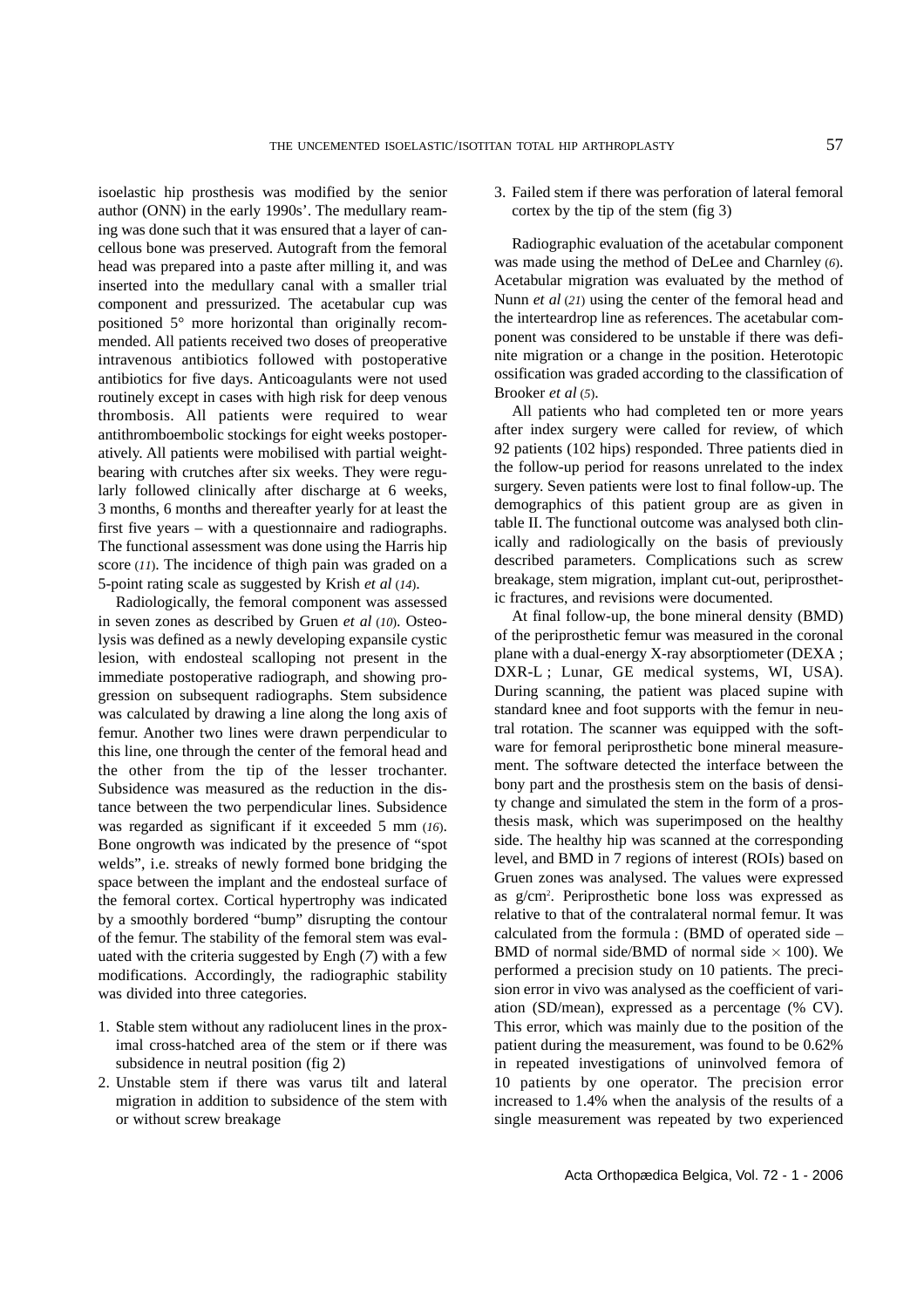



*Fig. 2.* — **a.** Anteroposterior radiograph of left hip demonstrating stable bony ingrowth with no radiolucent lines at 12.1 years of follow-up ; **b.** A close-up view of the proximal femur at 7.2 years follow-up, showing bone condensation (?) consistent with bony ongrowth, in another patient.

## **RESULTS**

#### *Clinical evaluation*

The average Harris hip score improved from a preoperative score of less than 40 (7-40) to 72 (64- 92) after an average follow-up of 13.4 years. The average thigh pain score was 1.4 points. Seventy patients reported no thigh pain, 9 mild, 8 moderate and 5 occasionally had severe pain. Five patients (5 hips) had superficial wound infections postoperatively that responded to oral antibiotics. There were no intra-operative fractures, post-operative dislocations or deep infections.

radiologists. The results were analysed with an SPSS statistical software version 13.0 (SPSS Inc. Ill, USA). The significances of the differences were analyzed by using the paired t-test and the normality of the distributions was checked with M estimators. Kaplan-Meier survival analysis was performed to assess the longevity of isoelastic stems, with revision for any cause or Harris hip score < 50 points or radiological evidence of loosening of any component considered as endpoint or failures.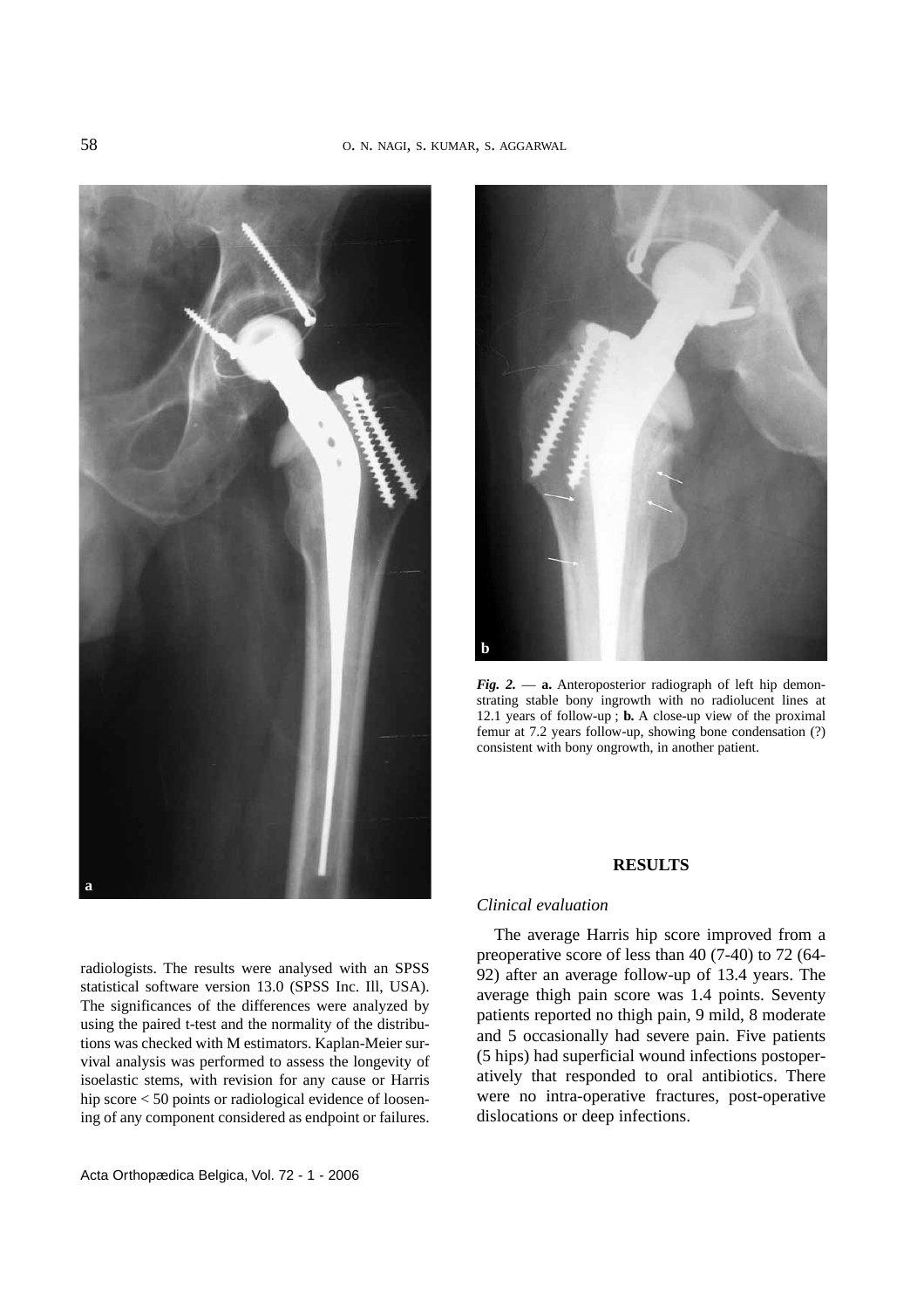



*Fig. 3.* — Anteroposterior radiographs of left hip at 2 years and 7.2 years. **a.** At 2 years follow-up, stable fixation with good alignment ; **b.** At 7.2 years follow-up, subsidence of stem with screw breakage and perforation of the stem tip through the lateral femoral cortex, requiring revision of the stem.

# *Radiographic evaluation*

All except eight stems were placed within 5° of neutral alignment. Eight stems (5%) were placed in measurable varus alignment. Subsidence was  $> 5$  mm in sixteen hips and  $< 5$  mm in twenty seven hips. The tip of the femoral component migrated laterally in 33 hips. The migration was  $> 5$  mm in sixteen hips and < 5 mm in seventeen hips. Sixteen hips had femoral osteolytic lesions, mostly in Zone 4 and 7 at the latest follow-up. Three stems had implant cut out at their distal tip. Five stems had screw breakage. Eight stems required revision after a mean period of 6.8 years (4.2 to 9.3 years) from the index surgery. Revision was performed with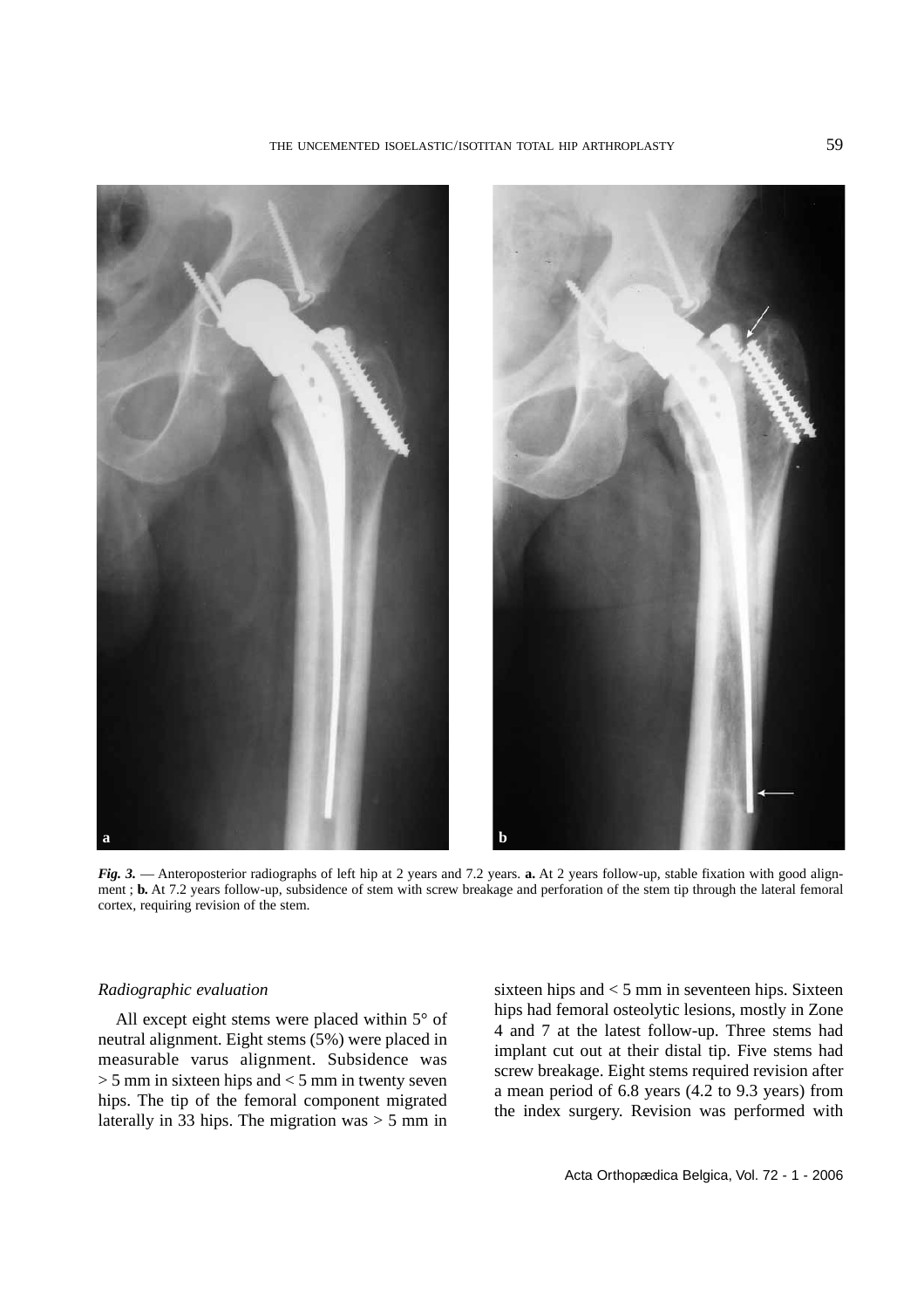| No. of hips                           | 102              |
|---------------------------------------|------------------|
| No. of patients                       | 92               |
| Male                                  | 62               |
| Female                                | 30               |
| Diagnosis*                            |                  |
| Osteonecrosis                         | 48               |
| Osteoarthritis                        | 42               |
| Ankylosing spondylitis                | 12               |
| Age at follow-up (years) <sup>+</sup> | 56.8 (43-65)     |
| Operated side                         |                  |
| Right                                 | 56               |
| Left                                  | 46               |
| No. of hips with Isoelastic stems     | 44               |
| No. of hips with Isotitan stems       | 58               |
| Follow-up $(yrs.)^+$                  | 13.4 (10.1-15.4) |

Table II. — Demographic data of 92 patients at follow-up

\* The data are given as the numbers of hips.

+ The data are given as the average, with the range in parentheses.

cemented Exeter (Howmedica Osteotonics, Howmedica, NJ, USA) stems. One patient had breakage of acetabular screws ; however there was no clinical or radiological evidence of cup loosening. None of the acetabular cups required revision. Based on the modified Engh's criteria, 69 stems were stable with no radiolucent lines or with subsidence in neutral position, 30 had late subsidence with varus tilt of the stem. There were three failed stems that perforated the lateral cortex. Slight heterotopic ossification (Brooker stage I) was present in 7 hips. The change in the mean BMD values of all zones between the femurs with a prosthesis and the contralateral intact femora averaged 15% (table III).

Except for Zone 2, the differences in the BMD values between the prosthesis and normal side were significant ( $p < 0.005$ ) in all zones. The greatest difference (24%) was observed in zone 6 and the smallest difference was (4%) noted in zone 2. When the proximal femur was analysed in terms of horizontal fields, the absolute value of the mean proximal-distal BMD increased evenly in both femora, while the change in mean BMD, expressed in percentages from the value of the uninvolved side, decreased rapidly from the most proximal to the lower fields. It was 25% in field I, 9% in field II, 11% and 5% in fields III and IV (table IV).

A comparison between the proximal zones showed the density in zone 1 to be lower than in zone 7 on the control side (p 0.001), but not significantly so on the prosthesis side. A difference was observed in the BMDs between the proximal and distal zones laterally (zones 2-3) and medially (zones 5-6) around the stem both in the prosthesis and control side (p 0.003).

Survival curves showed an 85% probability of survival of stems at 20 years and 74% probability of survival at 25 years (fig 4).

### **DISCUSSION**

A potential cause of failure of the femoral stems is bone loss in the proximal femoral cortex follow-

| Zone | Normal Hip |      | Operated Hip |      | Difference <sup>1</sup> |                          | 95% Confidence Interval |         |       |
|------|------------|------|--------------|------|-------------------------|--------------------------|-------------------------|---------|-------|
|      | Mean       | S.D  | Mean         | S.D  |                         |                          |                         |         |       |
|      | 0.86       | 0.12 | 1.03         | 0.19 | 0.16                    | 19                       | $-0.20$                 | $-0.12$ | 0.000 |
| 2    | 1.52       | 0.13 | 1.43         | 0.43 | 0.09                    | $\overline{\mathcal{A}}$ | $-0.04$                 | 0.23    | 0.143 |
| 3    | 1.85       | 0.14 | 1.44         | 0.33 | 0.41                    | 22                       | 0.32                    | 0.50    | 0.006 |
| 4    | 1.76       | 0.15 | 1.51         | 0.19 | 0.24                    | 13                       | 0.19                    | 0.29    | 0.000 |
|      | l.77       | 0.13 | 1.54         | 0.31 | 0.23                    | 11                       | 0.11                    | 0.34    | 0.032 |
| 6    | 1.48       | 0.17 | 1.10         | 0.46 | 0.38                    | 24                       | 0.23                    | 0.52    | 0.000 |
|      | 1.11       | 0.16 | 0.97         | 0.20 | 0.13                    | 11                       | 0.07                    | 0.19    | 0.046 |
|      |            |      |              |      |                         |                          |                         |         |       |

Table III. — Mean BMD (S.D) values  $(g/cm^2)$  in the seven Gruen zones of 92 patients

<sup>1</sup> Difference between means and difference as percentages. S.D. - Standard Deviation.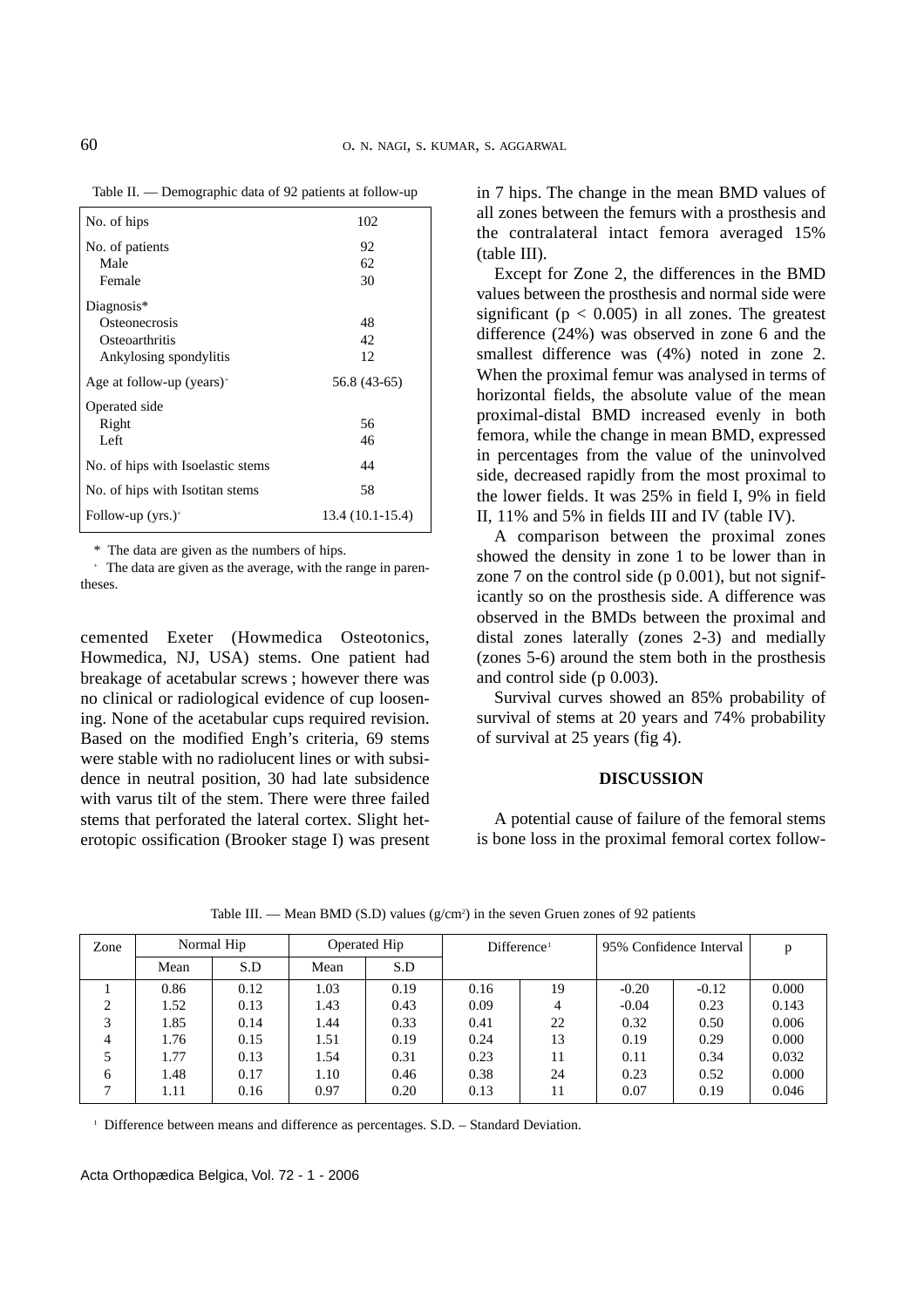| Field |      | Normal Hip |      | Replaced Hip | Difference <sup>1</sup> |    | 95% Confidence Interval |       |
|-------|------|------------|------|--------------|-------------------------|----|-------------------------|-------|
|       | Mean | S.D        | Mean | S.D          |                         |    |                         |       |
|       | 1.01 | 0.32       | 0.71 | 0.22         | 0.30                    | 30 | $0.20 - 0.40$           | 0.000 |
| П     | l.21 | 0.21       | 1.12 | 027          | 0.09                    |    | $0.03 - 0.15$           | 0.004 |
| Ш     | 1.73 | 0.24       | 1.51 | 0.25         | 0.22                    | 13 | $0.16 - 0.28$           | 0.000 |
| IV    | 1.77 | 0.41       | 1.66 | 0.21         | 0.11                    | 6  | $0.06 - 0.16$           | 0.000 |

Table IV. — Mean BMD (SD) values  $(g/cm^2)$  in 4 horizontal fields of 92 patients

<sup>1</sup> Difference between means and difference as percentages.



*Fig. 4.* — Survival curve for Isoelastic/Isotitan stems with revision as the end point ( $n = 102$  hips).

ing hip replacement (*14, 24*). Cementless implants were thought to obviate this problem of aseptic loosening. However disuse osteoporosis of the proximal femur appears to be more pronounced when large metal femoral stems are employed, in particular those designed for biological ingrowth (*7, 24*). Animal models of total hip replacement have shown that cortical bone loss is reduced following the use of stems with a reduced stiffness (*12*).

In the present study, the major limitation is that the evaluation of BMD was not performed prospectively, in a serial manner so as to have accurate measurement of bone loss. However, Niinimaki *et al* (*20*) in a similar study of 25 patients with isoelastic stems after 9 years confirmed that the bone mineral density in the proximal femur was better with isoelastic prostheses than with any uncemented or cemented metal prosthesis.

The early results for the isoelastic RM stem were promising. Andrew *et al* (*3*) reported good function in 92% of 400 patients at a mean follow-up of 28 months, with only two revisions for loosening. Trager (*25*) had excellent or good function in 86% of 71 cases at five to seven years but a 10% rate of loosening. However, Rosso (*23*) in his study of 92 cases with 93 isoelastic stems observed a high percentage (47%) of cases showing calcar resorption, loss of bone around the implant at the trochanter, and quiver formation around the stem. Niinimaki *et al* (*20*) found that 21 of 71 stems analysed after a mean follow-up of 8.2 years, were radiographically loose and ten showed osteolytic foci ; they concluded that the results were worse than those reported for other uncemented stems and for cemented stems. In the present study also, there were sixteen stems with progressive osteolytic foci, however, only ten could be termed as radiographically loose.

Andrew *et al* (*3*) advocated that immediate mechanical stability of the prosthesis was essential for physiological loading. They recommended aggressive reaming with removal of cancellous bone and using the largest diameter stem possible to ensure rigid mechanical fixation in strong cortical bone. However, this may hamper the bony ingrowth and long-term biological fixation, as not only the living cancellous bone is removed but also the intramedullary circulation is compromised. In our preliminary study (*19*) of 46 patients followed up for an average period of 4 years and 10 months, except for one failure, all patients had significant improvement with better functional scores and radiological evidence of bone ingrowth. There was no stem with varus tilt or early subsidence.

Experimental studies have shown that the composite hip stems compared quite well with conventional metallic hip stems with respect to axial migration and stem subsidence. However, Ali *et*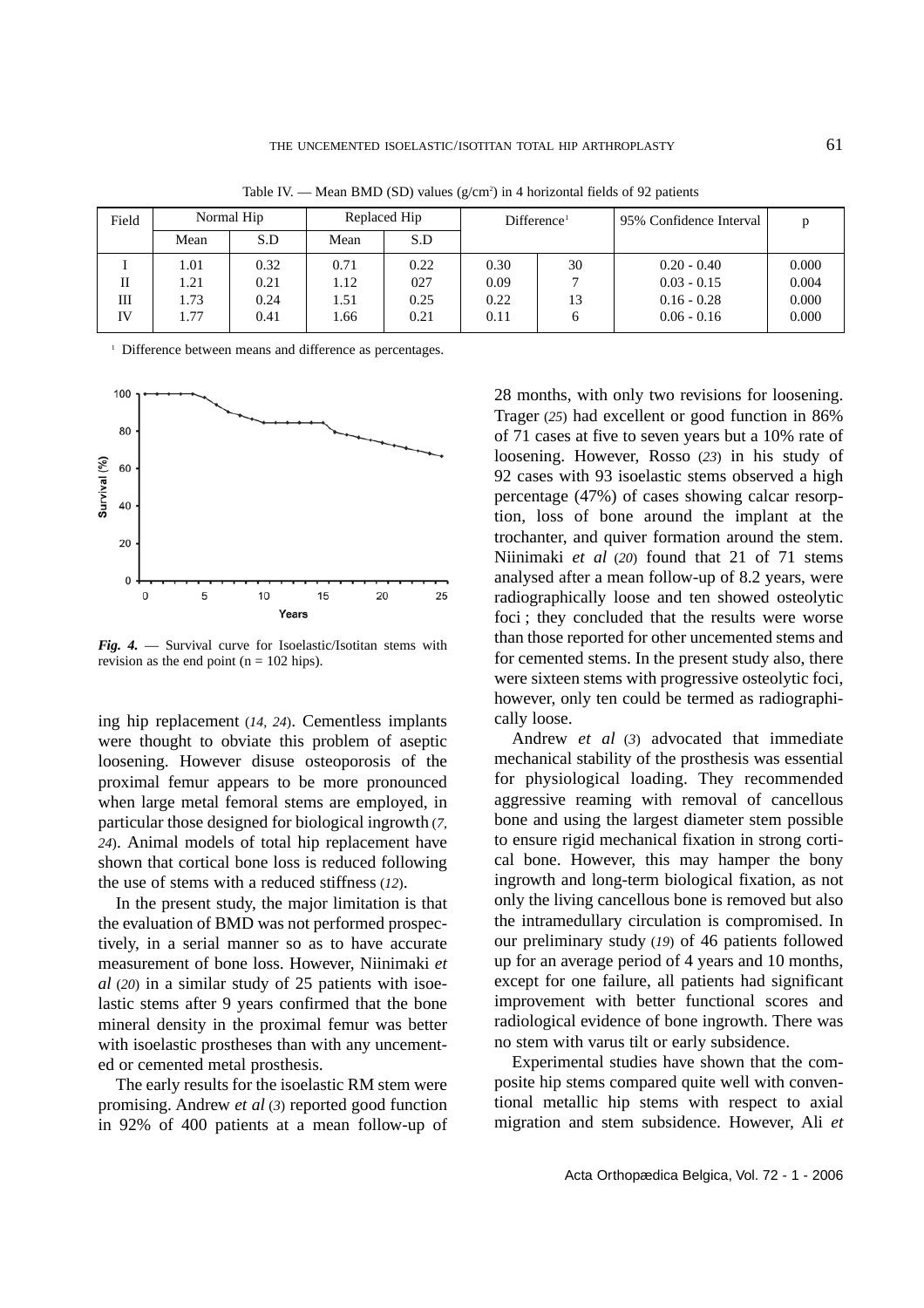

*Fig. 5.* — Radiographs demonstrating good osseous integration of titanium-coated isoelastic RM cups at different time periods of follow-up (a. 10.4 years, b. 11.6 years, c. 14.1 years, cup showing marked polyethylene wear).



*al* (*2*) noted a high incidence (41%) of lateral migration of the tip of the isoelastic stem. They attributed this to poor bone ongrowth onto polyacetal resin, bone resorption due to surgical trauma and early partial weight bearing. Studies have proved that higher interface shear stresses in the proximal region between the implant and the bone may increase with the decreasing stiffness of the implant. Excessive shear stresses can lead to mechanical instability and thus constitute a potential initiating mechanism of implant loosening through the failure of supporting tissue and/or the generation of debris. Rosso (*23*) opined that the physiological loading of the proximal femur occurred at the expense of micromotion between the stem and the surrounding bone and concluded that movement, rather than stiffening, causes more changes in the cortical bone of the diaphysis. Even in our cases, retrospectively, it would appear that leaving preferentially more cancellous bone around the stem might be construed as counterproductive, as osseointegration could anyway not occur, and

Acta Orthopædica Belgica, Vol. 72 - 1 - 2006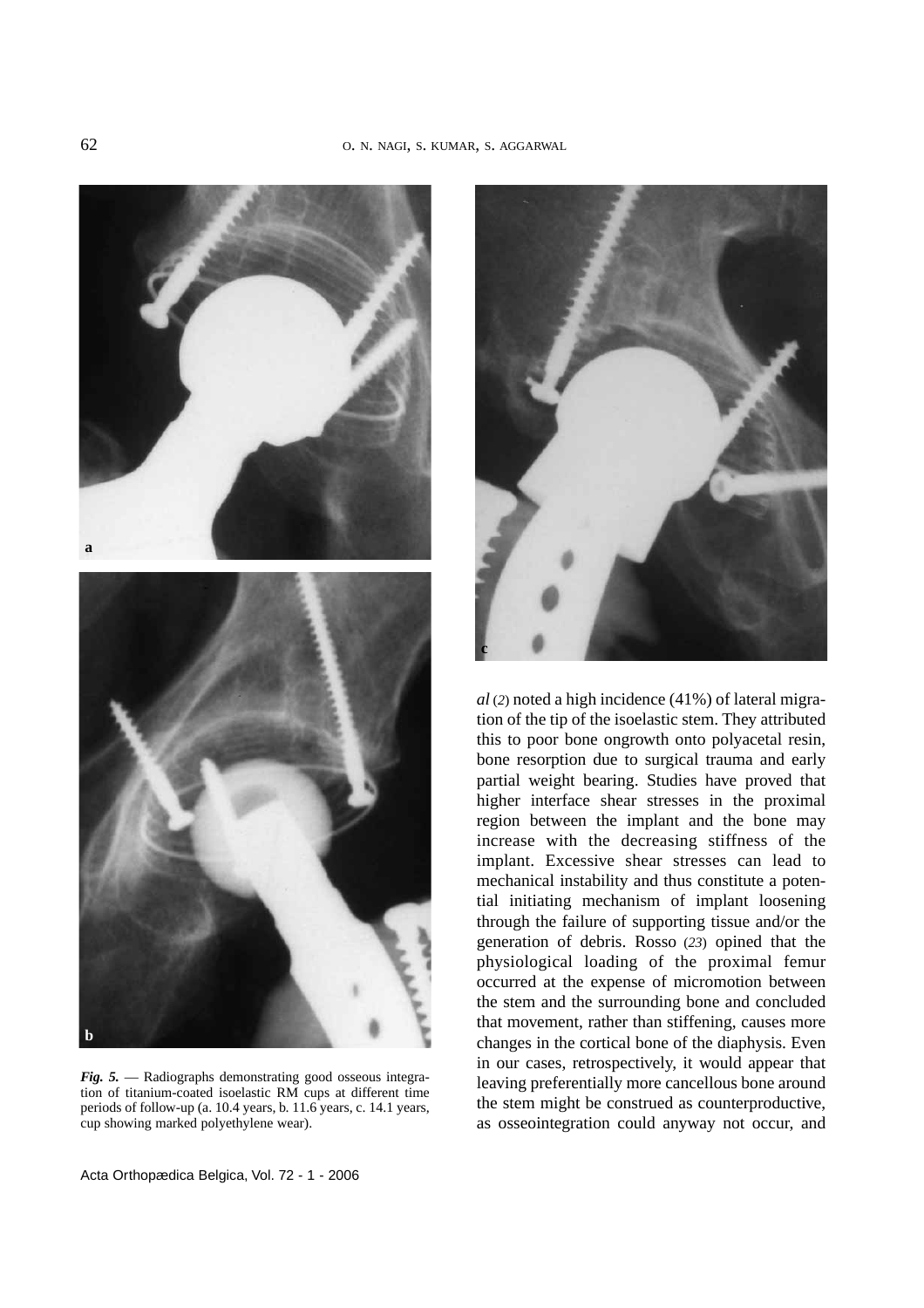leaving cancellous bone in place rather weakened the initial fixation.

The prevalence of activity-related thigh pain following cementless total hip arthroplasty has been reported to be as high as 36% with some designs after an average duration of follow-up of twelve years (*9, 14*). This rate generally has been higher in association with cobalt-chromium stems and lower in association with titanium-alloy stems (*3*). Similarly, even after isoelastic cementless arthroplasty, activity-related thigh pain did persist, as reported in literature (*1*). In the present study, we noted a 6% incidence of activity-related thigh pain, which could be surmised to be related with varus migration of the tip of the stem and associated cortical hypertrophy. On the other hand, the performance of the isoelastic acetabular cups was excellent with no revisions required in any of the cases in the present series (fig 5). In our experience, we have found that the titanium-coated RM cup allows a harmonious load transfer because of its low and well-adapted modulus of elasticity and the titanium coating ensures osseous integration.

Aldinger *et al* (*3*) reported that the relatively flexible titanium stem used in their study transmitted load more proximally, resulting in less bone loss, in comparison to stiff uncemented components that transmitted load more distally, resulting in proximal bone loss. They stressed that isoelasticity of the stem is important to preserve the periprosthetic bone. Although its long term clinical results have not been satisfactory in the earlier studies, one point that all studies concur upon is that the isoelastic stems better preserved the proximal femoral bone stock in comparison to cemented or uncemented metal stems (*8, 17*). In the present study, although there was some bone loss in the proximal femur, this was less than that can be expected with other contemporary designs (*8, 17*).

The important factors for the long-term biological fixation of an uncemented implant are immediate stability to eliminate implant macro-motion, and a good surface condition to promote bone ingrowth or ongrowth. In line with earlier studies, this study showed that the Isoelastic/Isotitan stem preserved the proximal femoral bone stock on a long term basis. It has also been found to achieve good primary stability, owing to its shape, collar and the lateral tension screws. The only major flaw was that the poor coating surface of the stem did not encourage long term bony anchorage, leading to late subsidence and migration. The provision of a uniform titanium coating might have aided in bony ongrowth, which perhaps could have totally changed the clinical outcome.

# **CONCLUSION**

The present study analyses the long-term outcome of isoelastic hip prostheses and their influence on the extent of periprosthetic bone remodeling. Although high failure rates have been reported with this implant, which is to the best of our knowledge no longer used now, it indeed reduced the extent of proximal femur bone loss. It could be surmised that the isoelastic stem, if provided with a uniform titanium coating would probably have matched the excellent clinical performance of the titanium-coated RM acetabular cup.

## **REFERENCES**

- **1. Aldinger PA, Sabo D, Pritsch M** *et al.* Pattern of periprosthetic bone remodeling around stable uncemented tapered hip stems : A prospective 84-month follow-up study and a median 156-month cross-sectional study with DXA. *Calcif Tissue Int* 2003 ; 73 : 115-121.
- **2. Ali MS, Kumar A.** Isoelastic femoral component in primary cementless total hip arthroplasty. *Int Orthop* 2002 ;  $26 : 243 - 46$ .
- **3. Andrew TA, Flanagan JP, Gerundini M, Bombelli R***.* The isoelastic, noncemented total hip arthroplasty : preliminary experience with 400 cases. *Clin Orthop* 1986 ; 206 : 127-37.
- **4. Ang KC, De SD, Goh JCH** *et al.* Periprosthetic bone remodeling after cementless total hip replacement. A prospective comparison of two different implant designs. *J Bone Joint Surg* 1997 ; 79-B : 675-59.
- **5. Brooker AF, Bowerman JW, Robinson RA, Riley LH***.* Ectopic ossification following total hip replacement. Incidence and a method of classification. *J Bone Joint Surg* 1973 ; 55-A : 1629-1632.
- **6. DeLee JG, Charnley J.** Radiological demarcation of cemented sockets in total hip replacement. *Clin Orthop* 1976 ; 121 : 20-32.
- **7. Engh CA, Bobyn JD, Glassman AH.** Porous-coated hip replacement : the factors governing bone ingrowth, stress

Acta Orthopædica Belgica, Vol. 72 - 1 - 2006